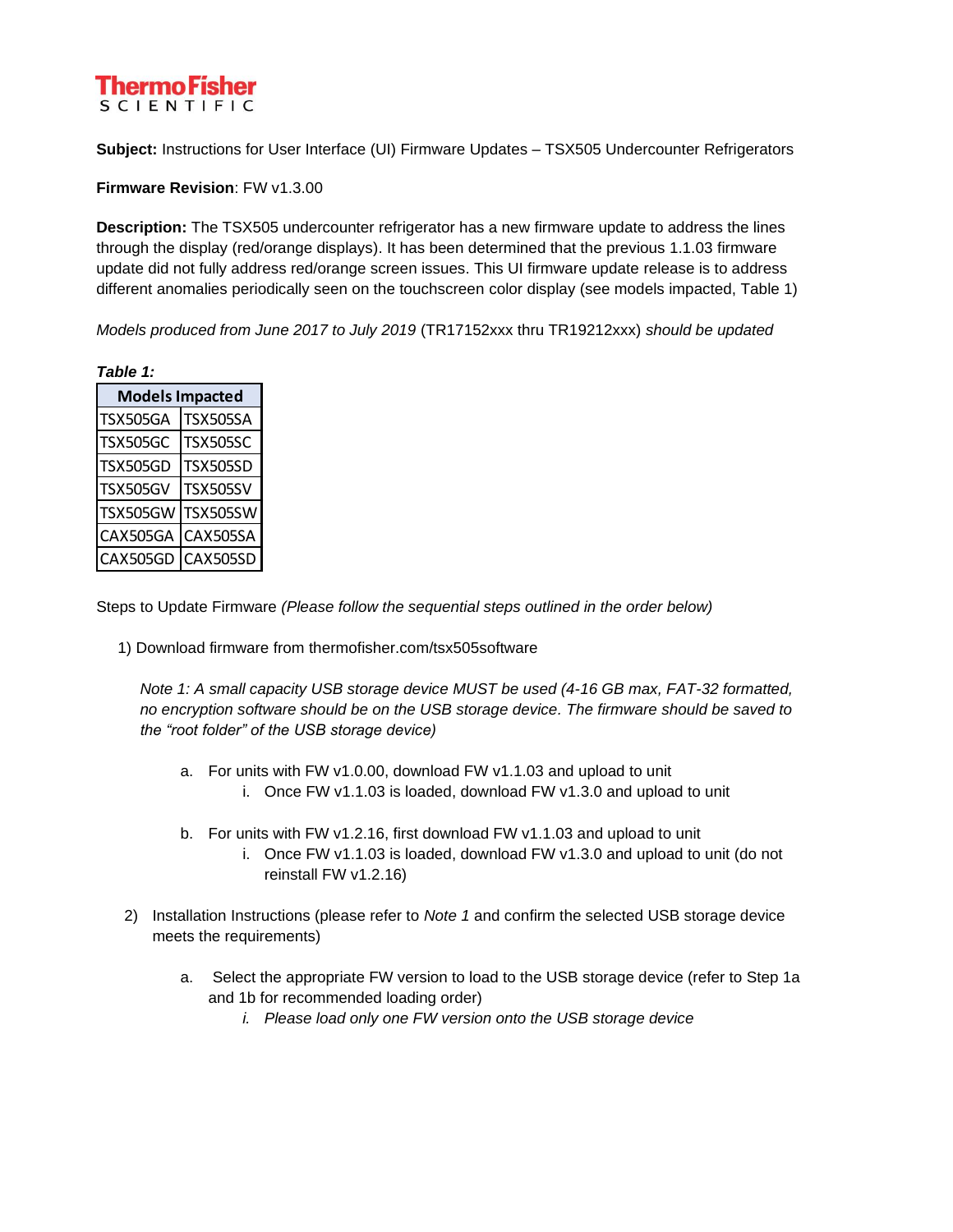

- b. Ensure the TMO\_HP\_Firmware\_update\_v1.3.00.zip file is expanded in the root directory of the USB drive. You should see two files – BmpImage.bin and TMO\_HP\_UI.bin *(These files should not be inside any folders on the USB drive as the TSX505 unit will not search folders).*
- c. To install the update, login to the TSX505 with the "3265" admin code. If the customer has changed the admin code, the new code for admin is required *("sub-admin" and "user" access levels will not allow you to update the firmware).*
- d. Once logged-in, select "Menu" in the lower left corner



e. From the Menu screen, select "Administrator Tools"



f. From the Admin Tools screen, select "Firmware Update"

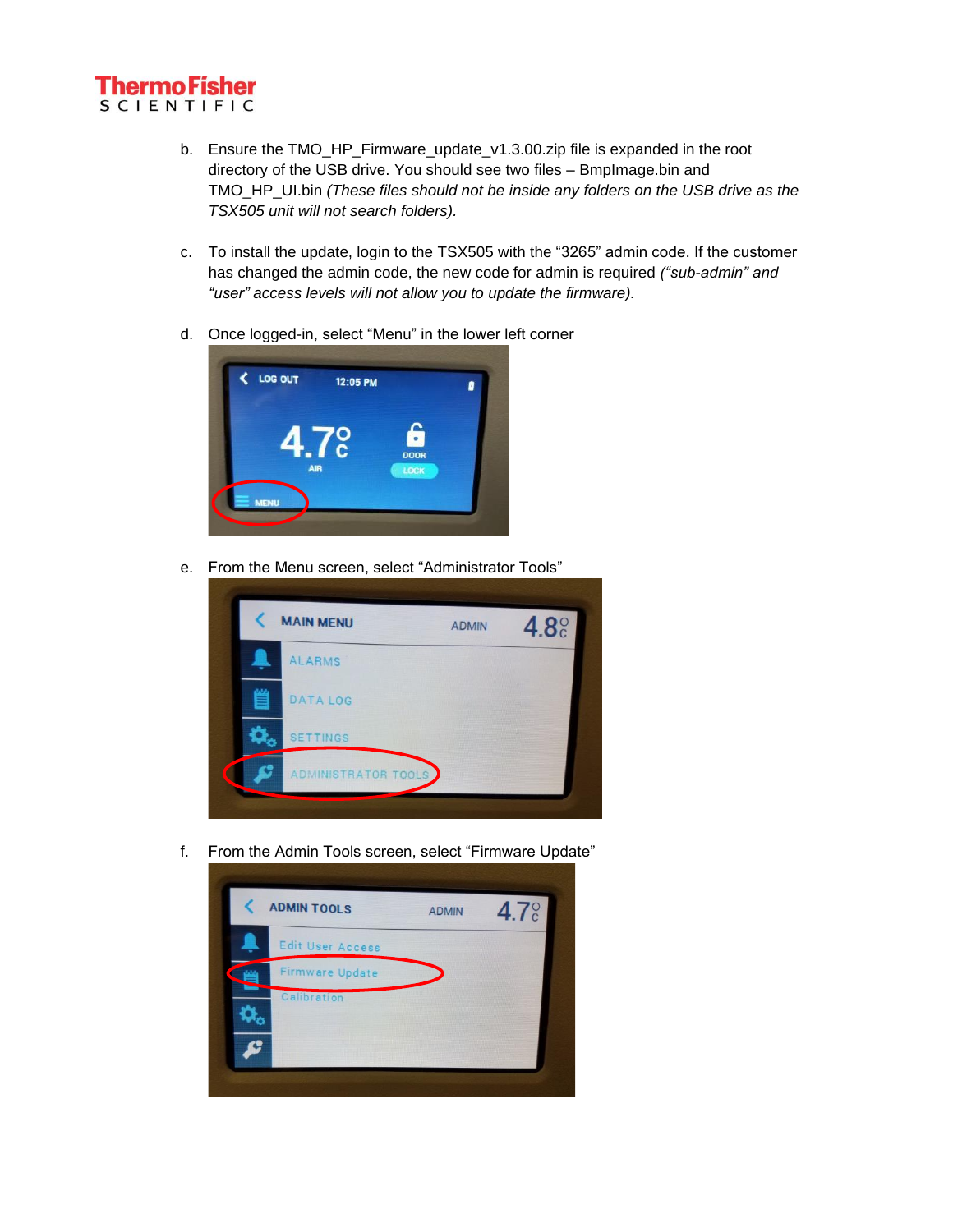

g. Insert the USB drive *(note current firmware level in lower-left corner of display)*



h. Once the USB device is inserted a "USB drive detected" message appears. Press the "Apply" button. The "Analyzing file" message appears, followed by a percentage count down



*After the "Analyzing file" screen loads, a file load percentage notification appears (see next page)*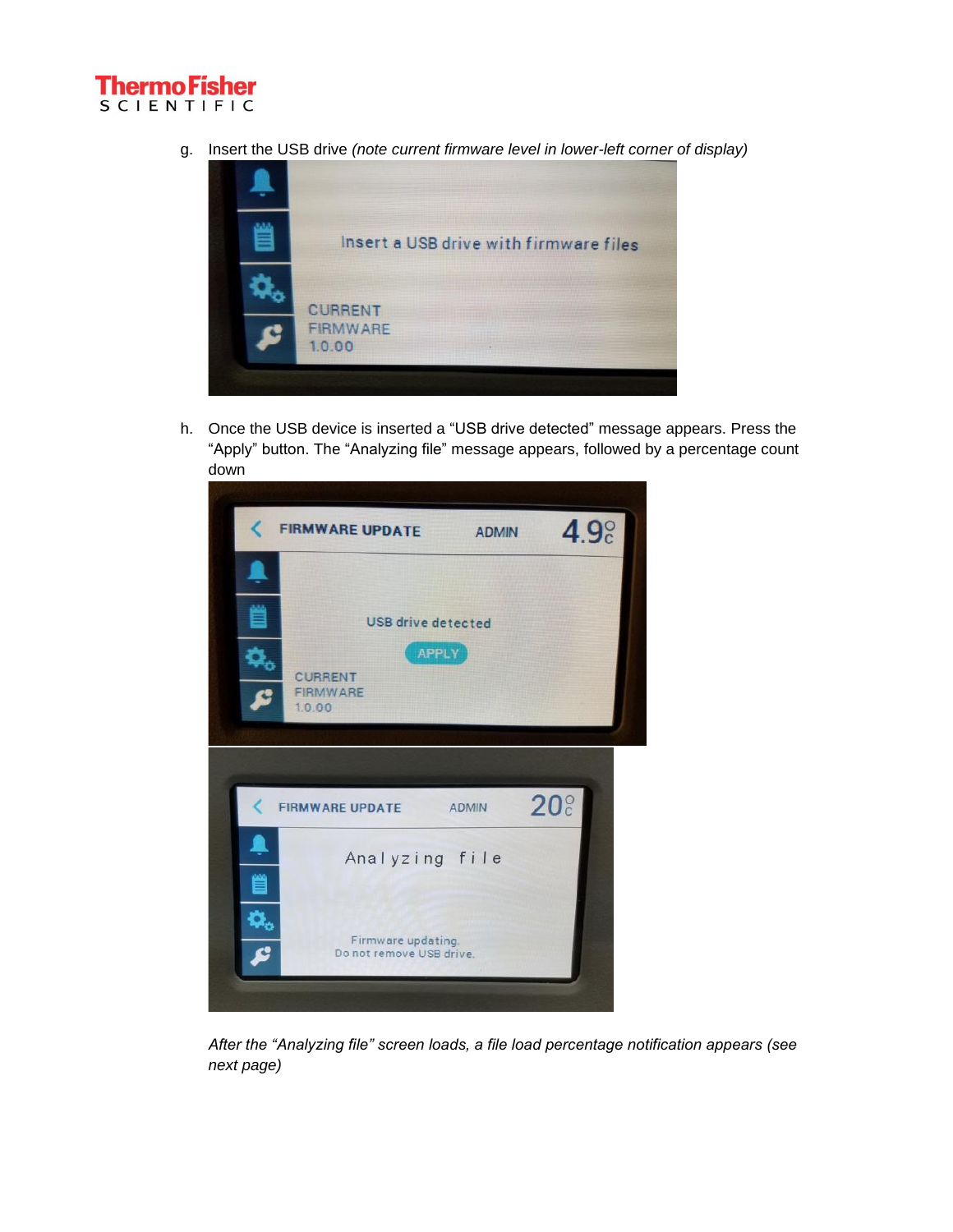



Once the screen shows "0% Remaining", the unit will perform a reset: internal fans and cooling stop, the door lock will fall back to its locked state if it is not already locked, then the unit will restart.

i. Once the firmware is updated and the unit restarts, the following screen appears:

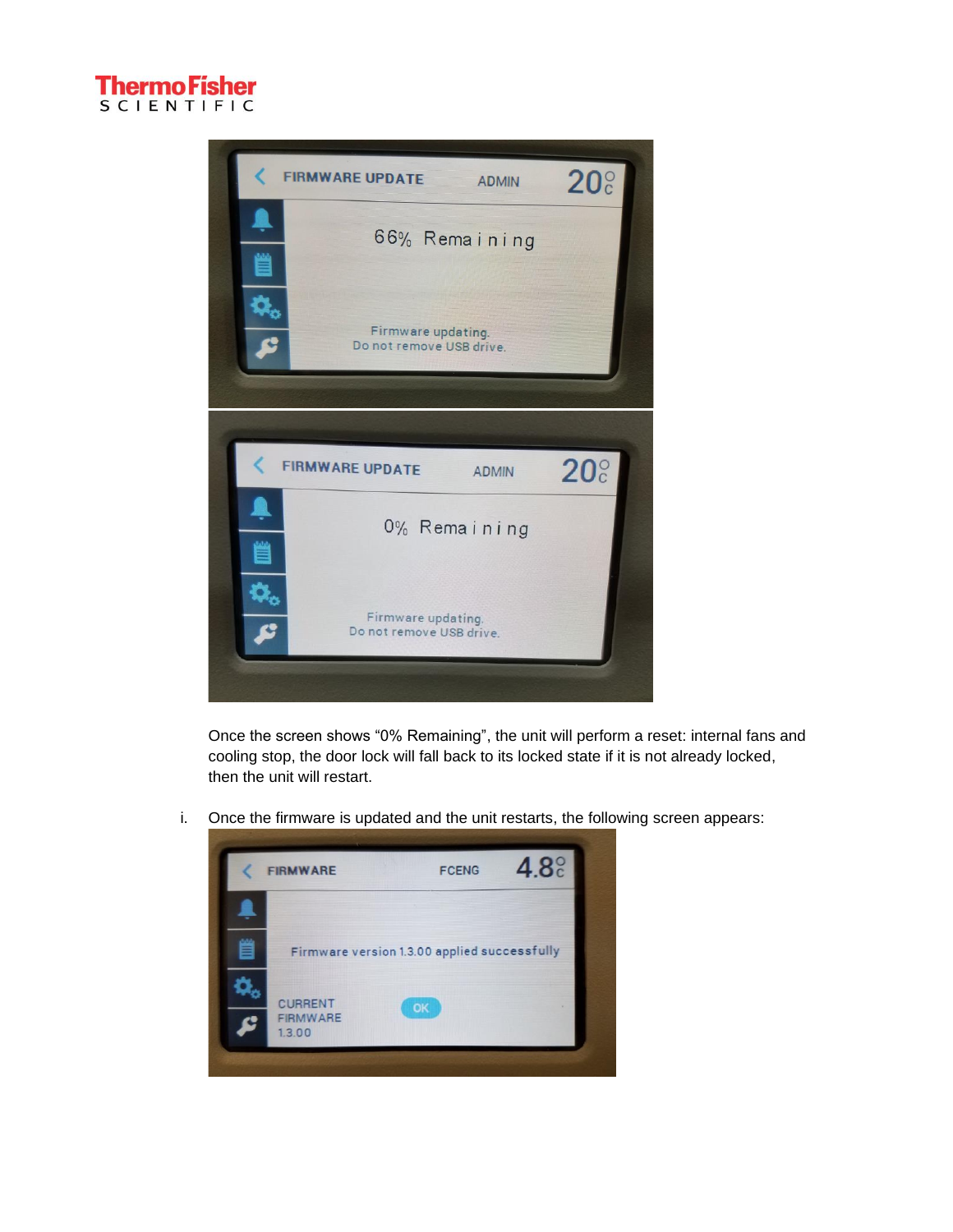## **Thermo Fisher SCIENTIFIC**

*Note 2: Elapsed time from the USB detected to upgrade to restart should be less than one minute. If the update "hangs" at 0% remaining for more than 30s, hit the reset button and the firmware update will continue. This hanging behavior is caused by some USB stick brands and is resolved starting in version 1.2.16*

*Note 3: Blank Screen Issue after UI firmware update – Blue Screen Blue/White/Blank Screen seen on TSX units with image and/or characters. Images 1 and 2 below:*





Can be caused by Improper Firmware upgrade procedure: For example, removing USB during firmware update, or not following the procedure for firmware update.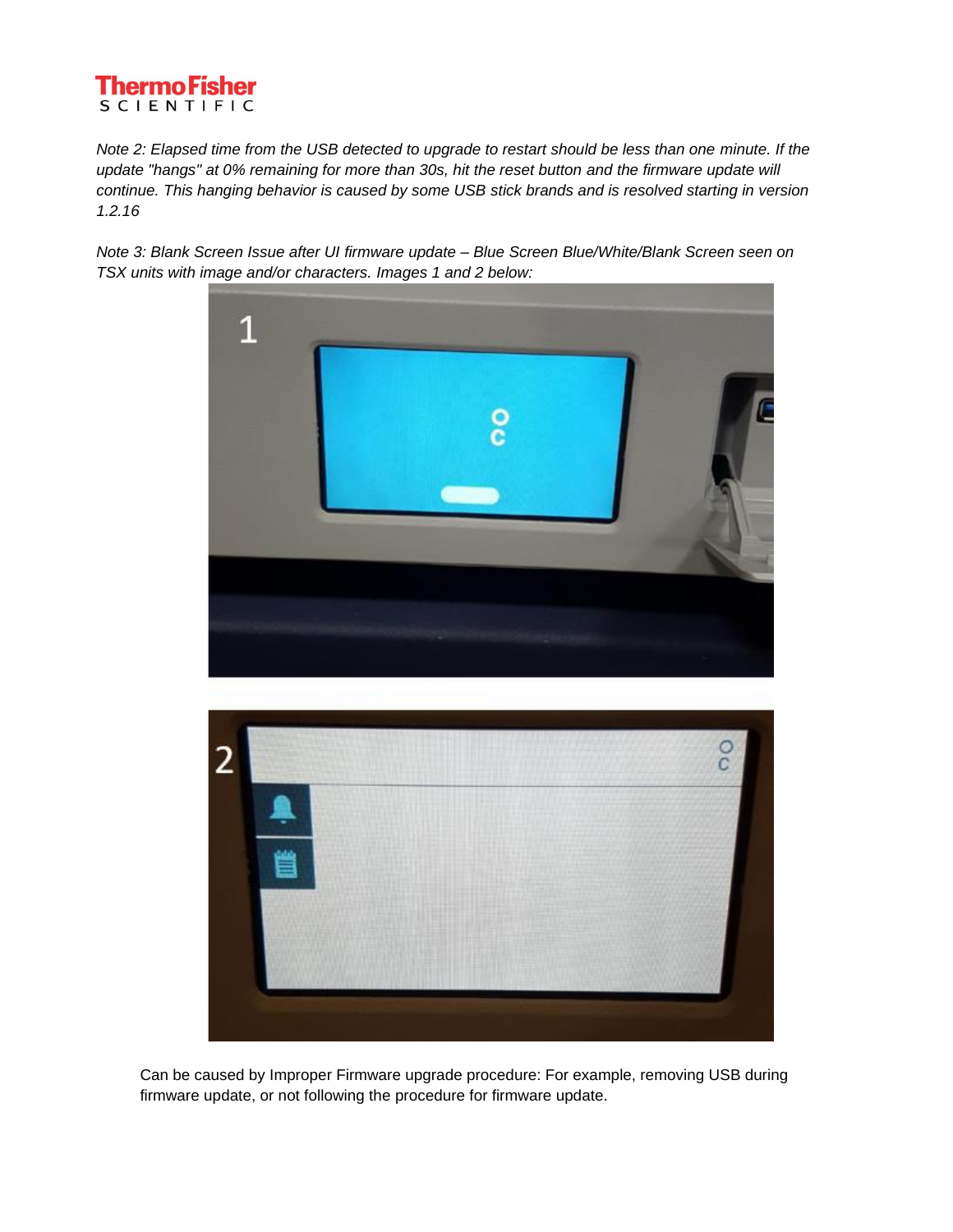#### Thermo Fisher **SCIENTIFIC**

The fix if the two screens above are seen: Re-Flash Firmware by re-inserting USB, hitting the middle blue button that appears on the screen, letting the USB run for 20 seconds, then hitting reset. This will then cause the screen to return to a normal state.

*Note 4: USB Error message during UI firmware update*

*If the Firmware files were loaded into a folder instead of the root directory of the USB drive, when the "Apply" option is selected, the following two screens appear and the unit will reboot. Tap the screen to reboot. The unit will operate normally under the original firmware and show a power fail alarm.* 

*Solution: move the two files to the root directory of USB storage device and start the process over.*



If the solution in *Note 4* does not resolve the issue, please contact Thermo Fisher Scientific Technical Support at the following numbers:

#### **North America:** 866-984-3766

**Europe:** France +33 2 2803 2180 Germany +49 9184 90 9640 UK/Ireland + 44 870 609 9203 **Asia:** China +86 21 6865 4588 India 1800 22 8374 Japan +81 45 453 9220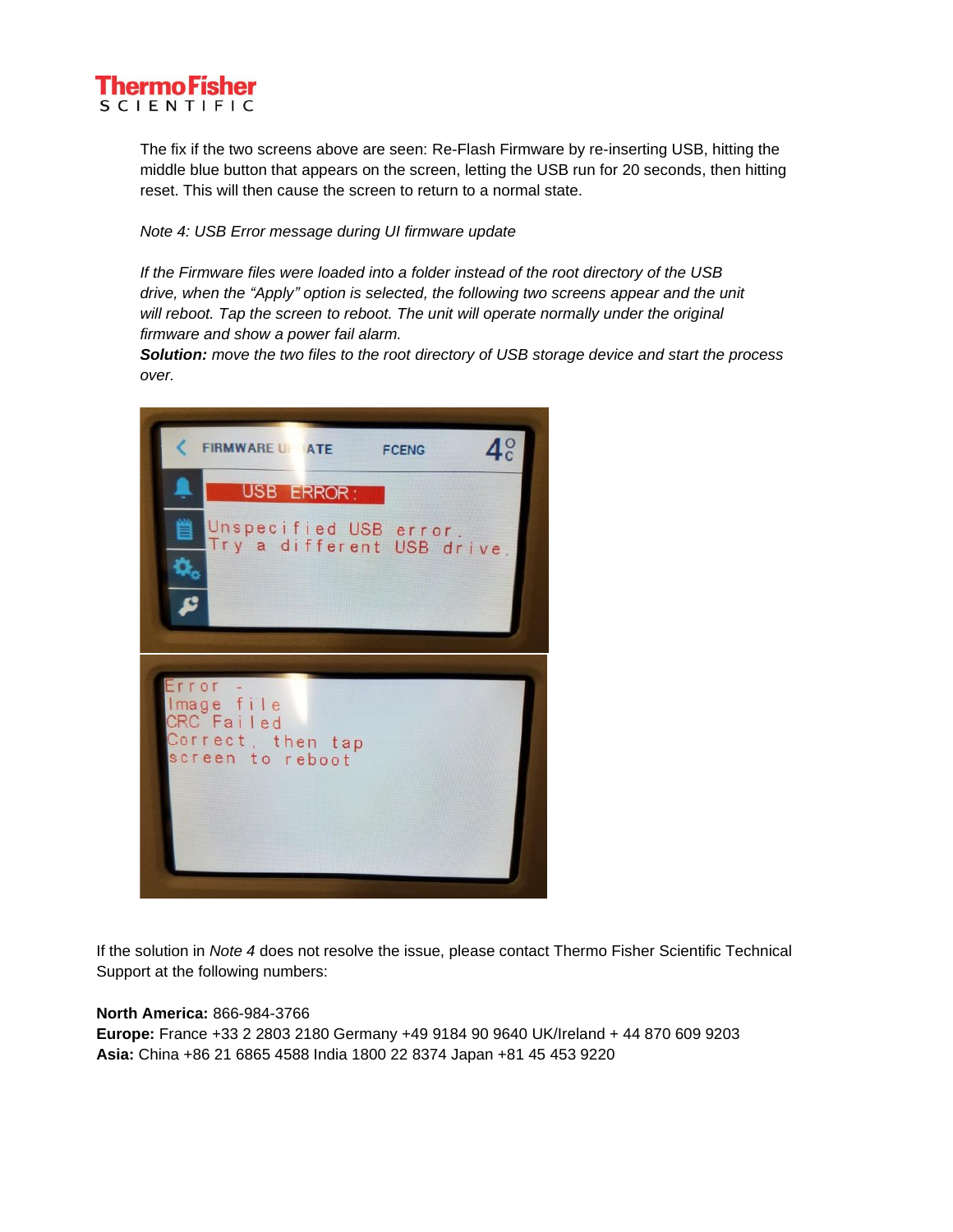# **ThermoFisher**<br>SCIENTIFIC

## Appendix 1 of 2: Firmware Revision Descriptions

| Resolution: Software Release 1.0.00 to 1.1.03 features                     |                                                                                                                                                                                                                                                                                                                     |  |  |
|----------------------------------------------------------------------------|---------------------------------------------------------------------------------------------------------------------------------------------------------------------------------------------------------------------------------------------------------------------------------------------------------------------|--|--|
| 1.0.00                                                                     | 1.1.03                                                                                                                                                                                                                                                                                                              |  |  |
| Screen does not refresh without activity                                   | Automatic screen refresh after each 60 minute block of<br>inactivity                                                                                                                                                                                                                                                |  |  |
| Faulty PHP failure system alert                                            | Updated test values and limits to accurately determine PHP<br>Istatus                                                                                                                                                                                                                                               |  |  |
| Diagnostic data file included basic system temperature<br>performance data | Updated diagnostic file includes basic performance data as well<br>as the following component data to improve remote field<br>service:<br>TEC MODE, TCHA1, TGLY, TREJ1, TCHA2, TREJ2<br>V PHP1, I PHP1, IPHP1LIM, IPHP2LIM, V PHP2, I PHP2<br>Defrost last run, Min. reject temperature, Max. reject<br>temperature |  |  |

| Diagnostic Key Terms |                                |  |
|----------------------|--------------------------------|--|
| <b>TEC MODE</b>      | <b>Cooling Algorithm State</b> |  |
| TCHA <sub>1</sub>    | Chamber Temperature Sensor 1   |  |
| <b>TGLY</b>          | Glycol Temperature Sensor      |  |
| TREJ1                | PHP 1 Reject Temperature       |  |
| TCHA <sub>2</sub>    | Chamber Temperature Sensor 2   |  |
| TREJ2                | PHP 2 Reject Temperature       |  |
| V PHP1               | PHP1 Voltage                   |  |
| I PHP1               | <b>PHP1 Current</b>            |  |
| <b>IPHP1LIM</b>      | PHP1 Alarm Limit >1.0          |  |
| V PHP <sub>2</sub>   | PHP2 Voltage                   |  |
| I PHP <sub>2</sub>   | <b>PHP2 Current</b>            |  |
| <b>IPHP2LIM</b>      | PHP1 Alarm Limit >1.0          |  |